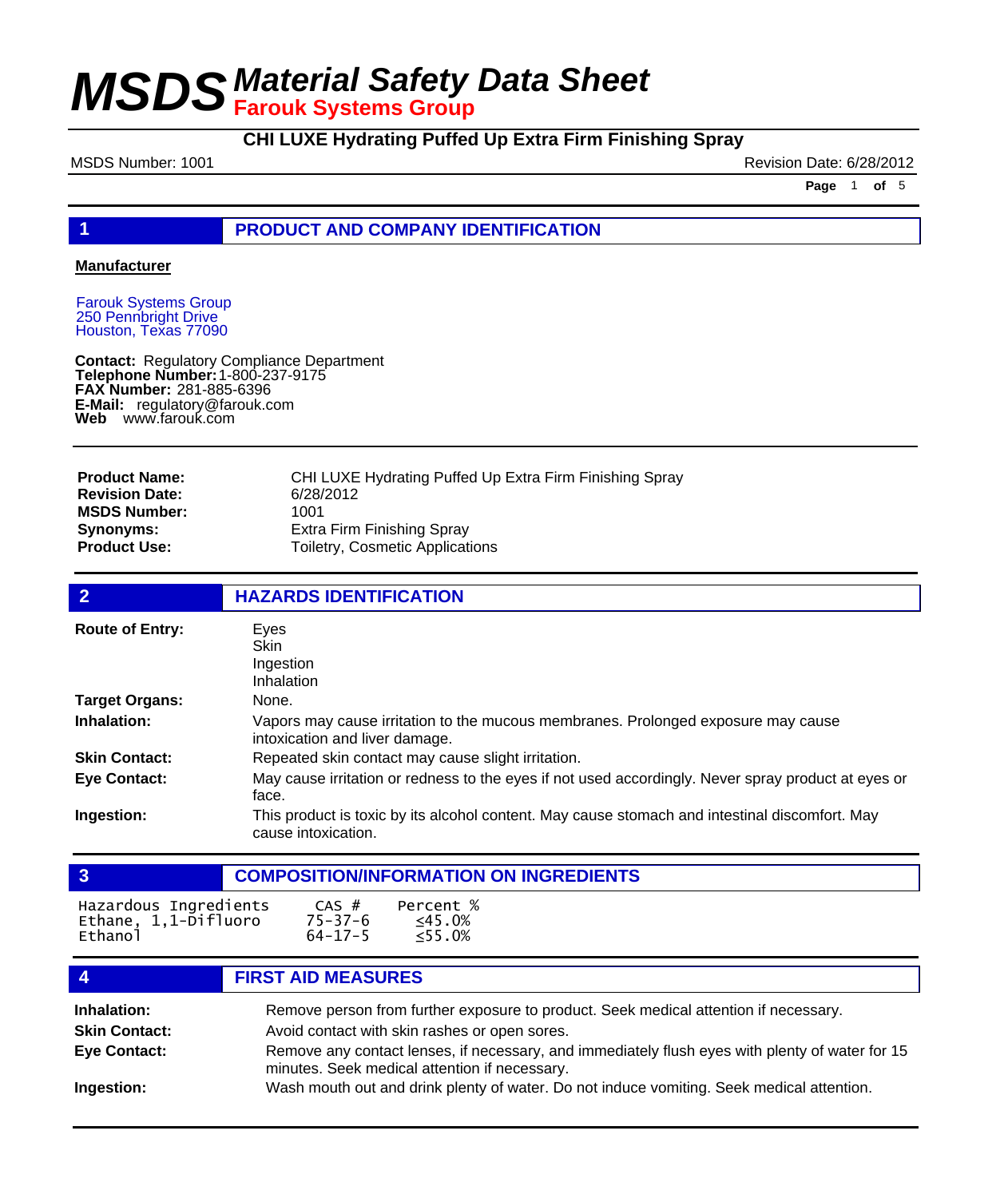### **CHI LUXE Hydrating Puffed Up Extra Firm Finishing Spray**

MSDS Number: 1001 **MSDS Number: 1001** Revision Date: 6/28/2012

**Page** 2 **of** 5

**5 FIRE FIGHTING MEASURES**

FLASHPOINT AND METHOD:

 -30ºF TCC (Propellant Only); Concentrate 36ºF (EPA Method 1010) AUTO IGNITION TEMP:

 Not available FLAMMABLE CLASS: NFPA rating of 4 BURNING RATE OF SOLID:

Not available

GENERAL HAZARDS: Evacuate personnel downwind of fire to avoid inhalation of fumes and smoke. Do not use while smoking. Do not crush or puncture containers. Keep away from children. Do not use near open flames or heated surfaces.

EXTINGUISHING METHODS: Chemical type foam, CO2(Carbon Dioxide), Dry Chemical, Water Fog

FIRE FIGHTING PROCEDURES: This product is a flammable substance. However, hazardous decomposition and combustion products may be formed in a fire situation. Cool exposed containers with water spray to prevent overheating.

FIRE FIGHTING EQUIPMENT: Respiratory and eye protection are required for fire fighting personnel. Full protective equipment (Bunker Gear) and self contained breathing apparatus (SCBA) should be used for all indoor fires and significant outdoor fires. For small outdoor fires, which may be easily extinguished with a portable fire extinguisher, use of a SCBA may not be needed.

# **6 ACCIDENTAL RELEASE MEASURES**

SMALL SPILL: When a spill occurs, use absorbent material on the substance. Dispose of the material according to all local, state and federal regulations. Always use an absorbent material when cleaning up a spill.

ENVIRONMENTAL PRECAUTIONS: Avoid run-off or release into sewers, stormdrains and waterways.

GENERAL PRECAUTIONS: Remove containers away from oxidizing materials.

### **FIGURE 12 IN STRUCK AND STORAGE**

Use appropriate personal protective equipment as specified in Section 8. Handle in a manner consistent with good household/personal techniques and practices. **Handling Precautions:** Keep containers/bottles securely sealed when not in use. Store in cool/dry conditions that do not exceed room temperature. **Storage Requirements:**

#### **8 EXPOSURE CONTROLS/PERSONAL PROTECTION**

| <b>Engineering Controls:</b>      | These recommendations provide general guideance for handling this product safely.<br>Because specific use conditions may vary, safety procedures should be developed for<br>each specific application of this product. When developing procedures, always<br>consider potential waste, disposal and personal safety issues. |
|-----------------------------------|-----------------------------------------------------------------------------------------------------------------------------------------------------------------------------------------------------------------------------------------------------------------------------------------------------------------------------|
| <b>Protective Equipment:</b>      | EYES AND FACE: For reasonable foreseeable uses of this product, eye and face<br>protection is not required.<br>SKIN: For reasonable foreseeable uses of this product, skin protection is not required.<br>RESPIRATORY: For reasonable foreseeable uses of this product, respiratory<br>protection is not required.          |
| <b>Exposure Guidelines/Other:</b> | EXPOSURE GUIDELINES: Overexposure is unlikely. Since all<br>parameters cannot be foreseen, the use of engineering controls<br>to reduce exposure may be necessary.                                                                                                                                                          |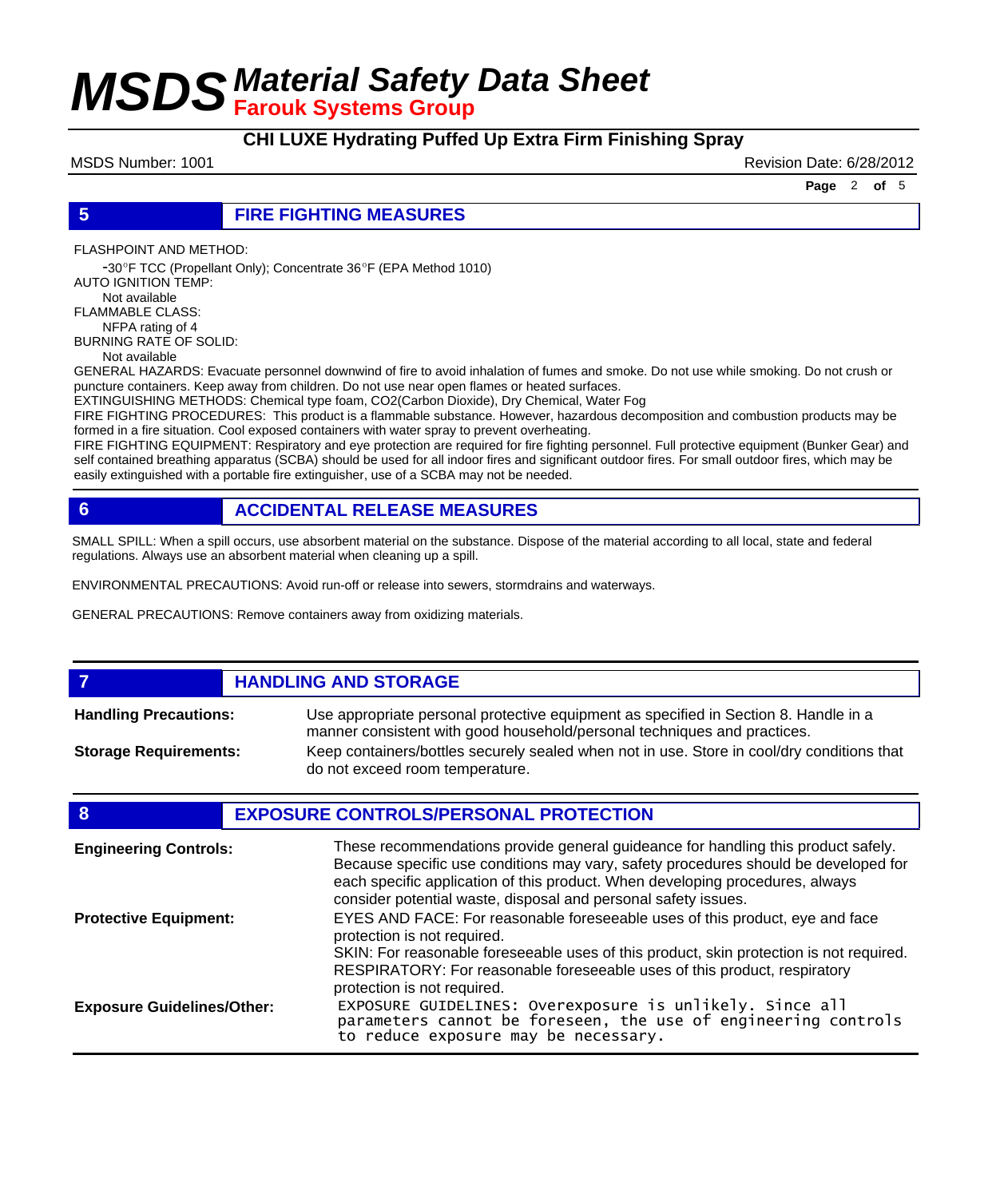# **CHI LUXE Hydrating Puffed Up Extra Firm Finishing Spray**

MSDS Number: 1001 **Review Accounts** 2001 2012 12:00 12:00 12:00 12:00 12:00 12:00 12:00 12:00 12:00 12:00 12:00 12:00 12:00 12:00 12:00 12:00 12:00 12:00 12:00 12:00 12:00 12:00 12:00 12:00 12:00 12:00 12:00 12:00 12:00 12

**Page** 3 **of** 5

### **9 PHYSICAL AND CHEMICAL PROPERTIES**

| Appearance:                                                  | Clear, colorless to pale yellow liquid                                     |                              |                  |  |
|--------------------------------------------------------------|----------------------------------------------------------------------------|------------------------------|------------------|--|
| <b>Physical State:</b>                                       | Aerosol                                                                    | <b>Boiling Point:</b>        | Not available    |  |
| Odor:                                                        | Pleasant fragrance                                                         | <b>Freezing/Melting Pt.:</b> | Not available    |  |
| pH:                                                          | $8.6 - 9.2$                                                                | Solubility:                  | Soluble in water |  |
| <b>Vapor Pressure:</b>                                       | mm Hg @ 20°c: Can pressure<br>not to exceded 180 psig @<br>$130^{\circ}$ F | <b>Spec Grav./Density:</b>   | $0.810 - 0.840$  |  |
| <b>Vapor Density:</b>                                        | $(Air=1): >1$                                                              |                              |                  |  |
| Evap. Rate:<br><b>Viscosity:</b><br><b>Percent Volatile:</b> | >1<br>Aerosol @ ambient<br>Less than $55\%$                                |                              |                  |  |
|                                                              |                                                                            |                              |                  |  |
| 10                                                           | <b>STABILITY AND REACTIVITY</b>                                            |                              |                  |  |
|                                                              |                                                                            |                              |                  |  |

| Stability:                               | YES.                                                                                                                                                                                                                      |
|------------------------------------------|---------------------------------------------------------------------------------------------------------------------------------------------------------------------------------------------------------------------------|
| <b>Conditions to avoid:</b>              | Do not store containers in direct sunlight or where conditions will heat them<br>above 120°F. Heat, sparks, flame and contact with strong oxidizing liquids.<br>This product is an aerosol and should not be incinerated. |
| Materials to avoid (incompatability):    | Keep away from oxidizing materials and flame.                                                                                                                                                                             |
| <b>Hazardous Decomposition products:</b> | Carbon Monoxide and unidentified organic compounds may be formed during<br>combustion.                                                                                                                                    |
| <b>Hazardous Polymerization:</b>         | Will Not Occur.                                                                                                                                                                                                           |

**11 TOXICOLOGICAL INFORMATION**

ACUTE: DERMAL LD50: Not available. ORAL LD50: Not available. INHALATION LC50: Not available. EYE EFFECTS: This product may cause irritation to eyes if not used under normal conditions. TARGET ORGANS: NONE. SENSITIZATIONS: Not available. CARCINOGENICITY: IARC: Listed by IARC - No. NTP: Listed by NTP - No. OSHA: Listed by OSHA - No. MUTAGENICITY: Not available. REPRODUCTIVE EFFECTS: None. TERATOGENIC EFFECTS: Not available.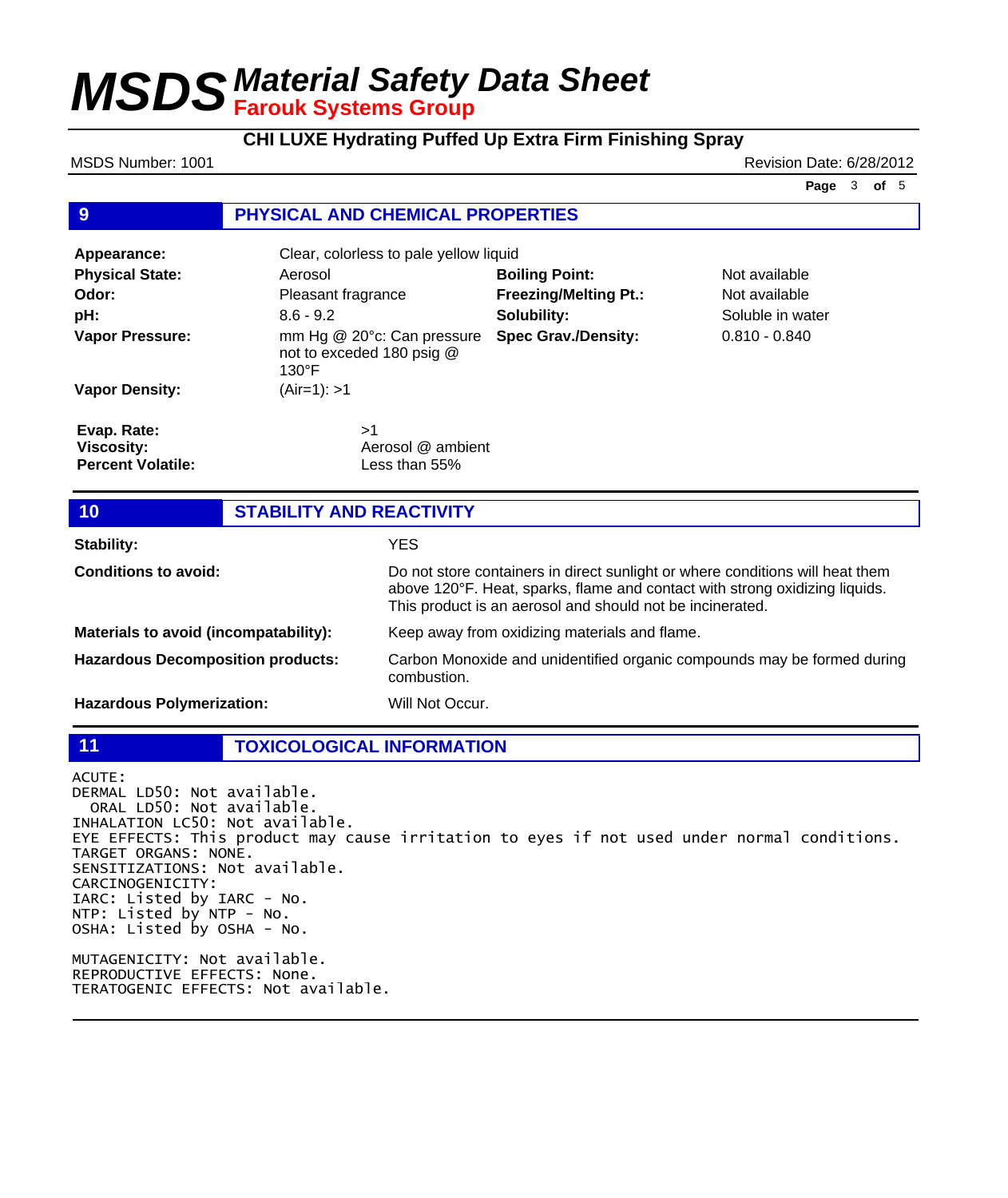# **CHI LUXE Hydrating Puffed Up Extra Firm Finishing Spray**

MSDS Number: 1001 **Review Accounts** 2001 2012 12:00 Revision Date: 6/28/2012

**Page** 4 **of** 5

**12 ECOLOGICAL INFORMATION** 

ENVIRONMENTAL DATA: Not available. ECOTOXICOLOGICAL INFO: Not available. DISTRIBUTION: Not available. CHEMICAL FATE INFO: Not available.

### **13 DISPOSAL CONSIDERATIONS**

US EPA Waste Number and Descriptions:

DISPOSAL METHOD: Controlled release of diluted product into a biological wastewater treatment plant. COMPONENT WASTE NUMBER: No EPA Waste Numbers are applicable for this product's components. DISPOSAL INSTRUCTIONS: Dispose of waste material according to local, state and federal rules and regulations.

**14 TRANSPORT INFORMATION**

This product is regulated as a hazardous material by the United States (DOT) or Canadian (TDG) transportation regulations.

DOT CLASSIFICATION: Shipping Name: Consumer Commodity Class: ORM-D IMDG CLASSIFICATION: Shipping Name: AEROSOLS, UN1950, Limited Quantities Class: 2.1 IATA CLASSIFICATION: Shipping Name: Consumer Commodity, ID 8000 Class: 9, Miscellaneous Pkg Inst - 910

1-800-424-9300 1-703-527-3887 Outside the United States CHEMTREC